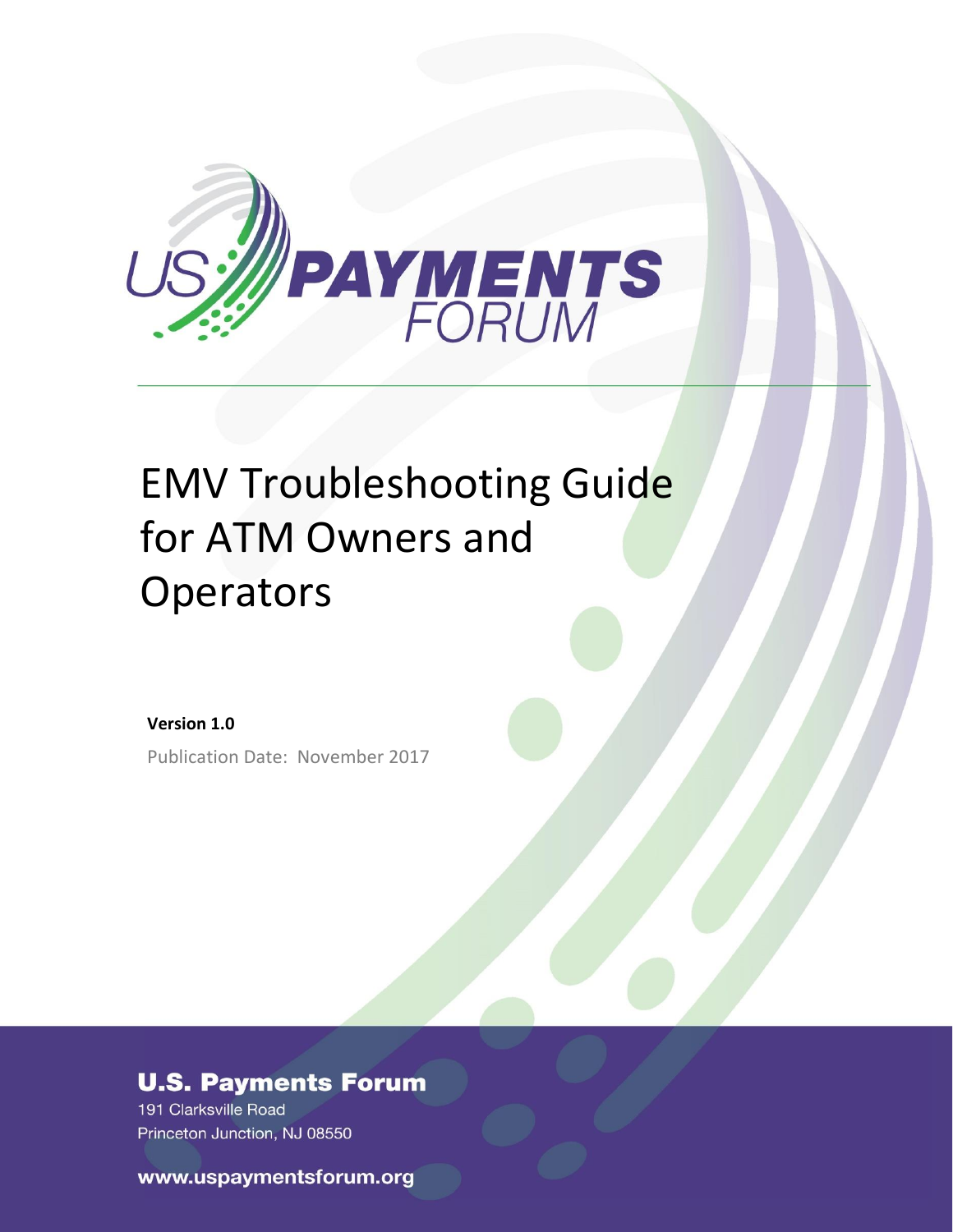

# **About the U.S. Payments Forum**

The U.S. Payments Forum, formerly the EMV Migration Forum, is a cross-industry body focused on supporting the introduction and implementation of EMV chip and other new and emerging technologies that protect the security of, and enhance opportunities for payment transactions within the United States. The Forum is the only non-profit organization whose membership includes the entire payments ecosystem, ensuring that all stakeholders have the opportunity to coordinate, cooperate on, and have a voice in the future of the U.S. payments industry. Additional information can be found at [http://www.uspaymentsforum.org.](http://www.uspaymentsforum.org/)

# **About the ATM Working Committee**

The U.S. Payments Forum ATM Working Committee explores the challenges of EMV migration for the U.S. ATM industry, works to identify possible solutions to challenges, and facilitates the sharing of best practices with the various industry constituents, with the goal result being more positive EMV migration experience for consumers.

EMV is a trademark owned by EMVCo LLC.

Copyright ©2017 U.S. Payments Forum and Smart Card Alliance. All rights reserved. The U.S. Payments Forum has used best efforts to ensure, but cannot guarantee, that the information described in this document is accurate as of the publication date. The U.S. Payments Forum disclaims all warranties as to the accuracy, completeness or adequacy of information in this document. Comments or recommendations for edits or additions to this document should be submitted to: info@uspaymentsforum.org.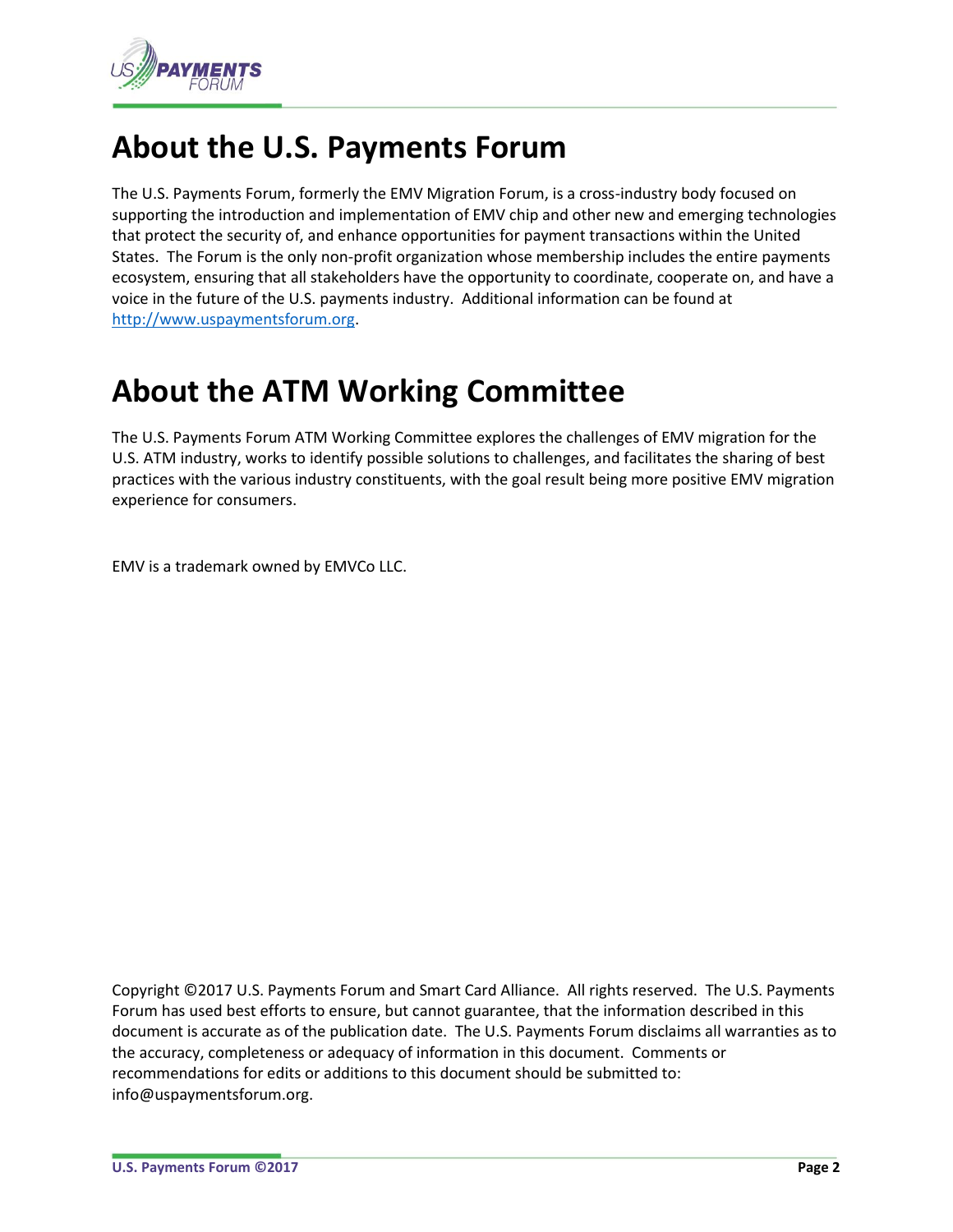

# Table of Contents

| $\mathbf{1}$ . |       |       |  |  |
|----------------|-------|-------|--|--|
| 2.             |       |       |  |  |
|                | 2.1   |       |  |  |
|                | 2.1.1 |       |  |  |
|                |       | 2.1.2 |  |  |
| 2.2            |       |       |  |  |
|                | 2.3   |       |  |  |
| 3.             |       |       |  |  |
|                | 3.1   |       |  |  |
|                |       | 3.2   |  |  |
|                |       | 3.2.1 |  |  |
|                |       | 3.2.2 |  |  |
|                |       | 3.2.3 |  |  |
|                |       | 3.2.4 |  |  |
|                | 3.3   |       |  |  |
|                | 3.4   |       |  |  |
| 4.             |       |       |  |  |
| 5.             |       |       |  |  |
|                | 5.1   |       |  |  |
|                | 5.2   |       |  |  |
|                | 5.3   |       |  |  |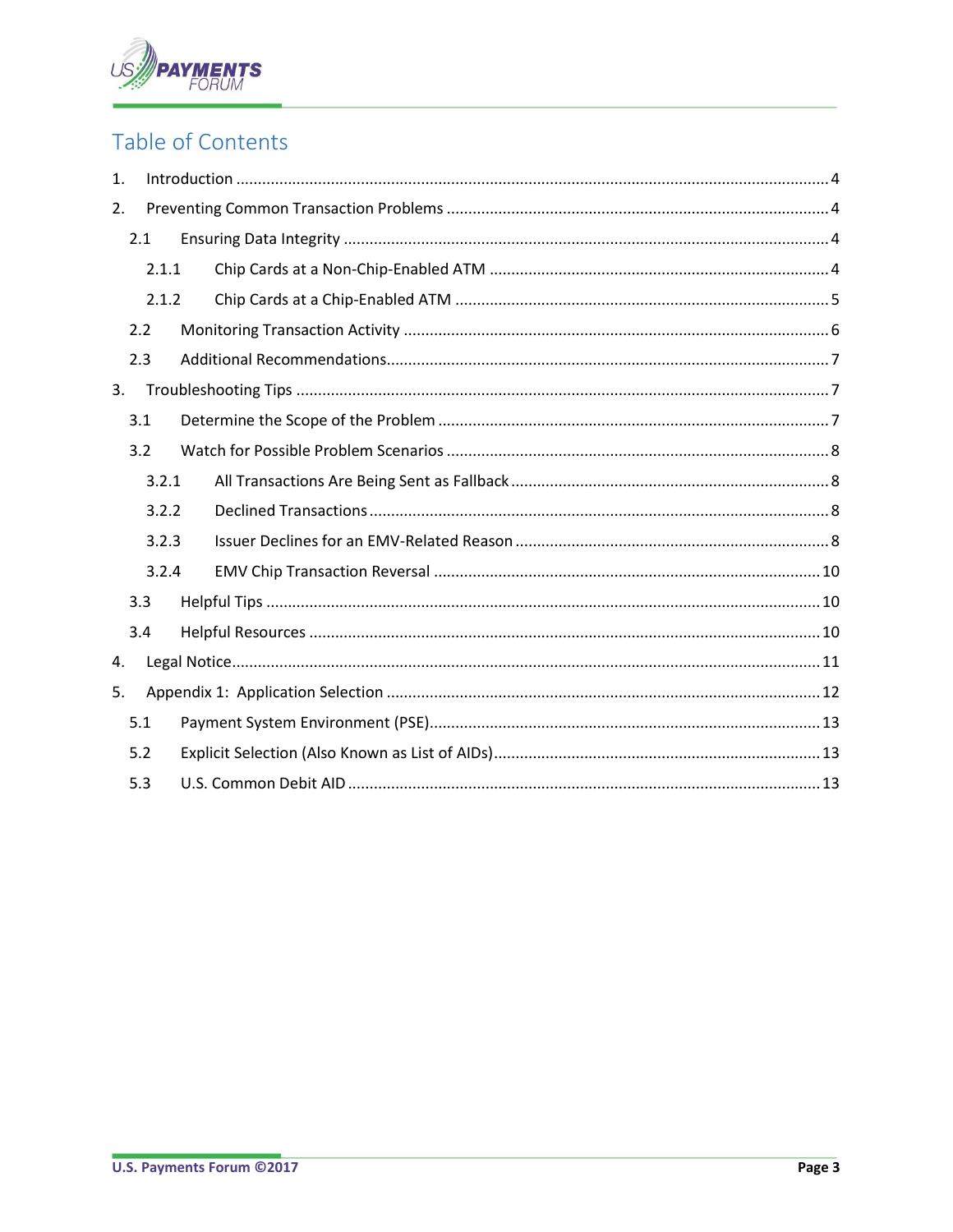

# <span id="page-3-0"></span>**1. Introduction**

The implementation of EMV at U.S. ATMs continues at a steady pace. Many ATM owners and operators are now beginning to feel the impact of the U.S. ATM liability shifts. ATM owners and operators are seeing new transaction scenarios and are at risk of incurring chargeback and fallback penalties.

This document provides recommendations to help ATM owners/operators prevent some common transaction problems, and offers suggestions for troubleshooting problems when they do occur.

This document will not cover the dispute process (e.g., chargebacks, re-presentments), since the requirements and policies of industry stakeholders may vary. Consult with the acquirer processor or payment network for specific information about rights and obligations surrounding the dispute process.

The hardware required to support EMV varies based on the ATM manufacturer and model; however, the ATM provider has the responsibility to ensure that all hardware is EMV capable prior to starting EMV implementation.

A recommended best practice is to test the EMV implementation prior to production implementation. This may require test cards<sup>1</sup> with each Application Identifier (AID)<sup>2</sup> supported by the ATM processor. The ATM provider should coordinate testing of EMV functionality at their terminals with their ATM independent sales organization (ISO) or processor, and should explore acquisition of any available test cards with their ATM ISOs or processors, and/or directly with the payment networks.

# <span id="page-3-1"></span>**2. Preventing Common Transaction Problems**

Common transaction problems can be prevented by taking steps to ensure data integrity and by monitoring transaction activity.

## <span id="page-3-2"></span>**2.1 Ensuring Data Integrity**

It is vital that the data in the transaction request be as accurate as possible, so that an issuer can make the correct authorization decision. An issuer may decline a transaction if transaction data is inconsistent or potentially inaccurate.

#### <span id="page-3-3"></span>**2.1.1 Chip Cards at a Non-Chip-Enabled ATM**

An ATM that supports only magnetic stripe cards is unable to read the chip on a card. These ATMs can still accept a chip card but the ATM operator will be liable for counterfeit transactions processed on a chip card. ATM operators should ensure that:

• The Track 2 data, including the primary account number (PAN), service code, expiration date, and card security code, is captured from the magnetic stripe and sent "as is" (i.e., unchanged) in the transaction request.

l

 $1$  Not all payment networks require physical cards for testing and certification.

<sup>2</sup> See Appendix 1 for information on AID Selection; for information on the U.S. Common Debit AID selection, see the "[Implementing EMV at the ATM: Requirements and Recommendations for the U.S. ATM Community](http://www.uspaymentsforum.org/emv-migration-forum-releases-comprehensive-guide-for-implementing-emv-chip-technology-at-the-atm/)" white paper.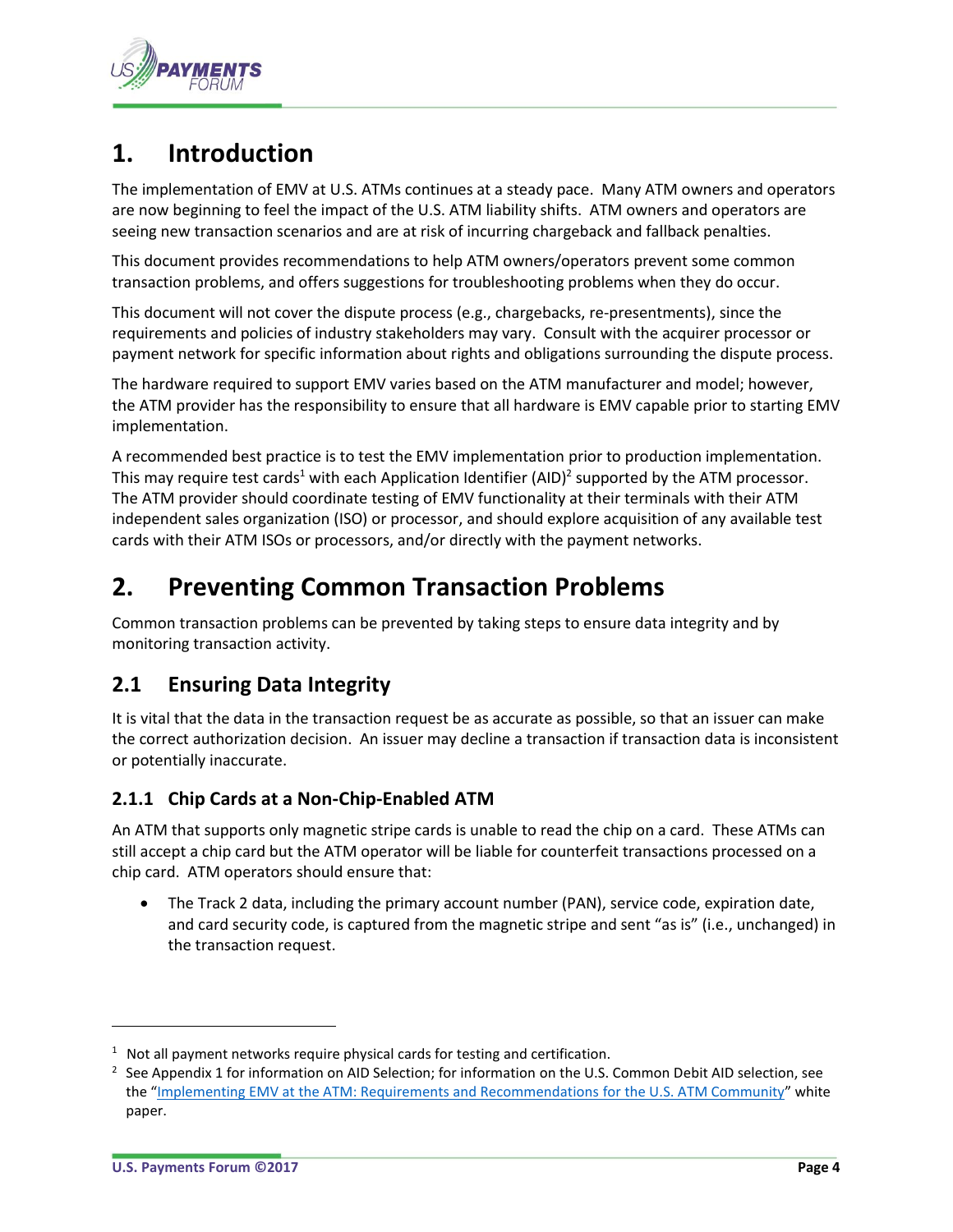

- The POS Entry Mode accurately reflects the ATM entry capability (magnetic stripe) and that the data was read from the magnetic stripe.
- The transaction code in the request is appropriate for the action being performed (e.g., withdrawal).

#### <span id="page-4-0"></span>**2.1.2 Chip Cards at a Chip-Enabled ATM**

Prior to deploying or upgrading an ATM in the field, the ATM owner/operator should verify that:

- A valid EMV kernel has been installed prior to loading AIDs. Check with the manufacturer, distributor or other supplier to confirm that the kernel is properly certified and that the certification is current.
- The correct AIDs are configured in the ATM. Obtain and maintain the current AID list from the processor, ISO, and/or manufacturer and make certain that the AIDs are properly loaded in the terminal software.
	- The ATM provider should only implement the AIDs that their acquirer processor supports (i.e., the AIDs for which the processor has completed certification with the relevant payment networks).
- The required EMV tags are passed to the acquirer processor or host system in the transaction request. Do not modify the tag data once the transaction is in flight.
	- Independent ATM deployers (IADs) and ATM providers should work with their ISO, acquirer processor, manufacturer, and/or payment network representatives to ensure that the appropriate fields, and the correct values in each field, are being sent in the transaction message.

Below are examples of transaction types supported by chip-enabled ATMs – full-chip transactions and fallback transactions – and their core data elements. The data elements listed below are not allinclusive, but have been known to cause problems with ATM deployments in the past. A best practice is to validate these data elements first when problems arise to ensure that they are correct.

Full chip transactions: A full chip transaction is processed when the chip is successfully read and a matching AID is selected:

- The Track 2 data should be obtained from Tag 57 in the chip, and sent "as is" (i.e., unchanged) in the transaction request; the Track 2 data on the magnetic stripe should not be used.
- The Terminal Entry Capability in the transaction request should indicate that the ATM is integrated circuit card (ICC)/chip-enabled.
- The POS Entry Mode should accurately reflect that data was obtained from the chip, not from the magnetic stripe.
- The appropriate EMV data must be included in the transaction request.
	- The exact order or format of these tags/fields may vary, depending on the native mode message format used by the ATM. However, certain fields must always be present if the chip was successfully read and an Authorization Request Cryptogram (ARQC) was generated by the chip. Contact the ISO, acquirer processor, manufacturer, or the relevant payment network specification for additional guidelines.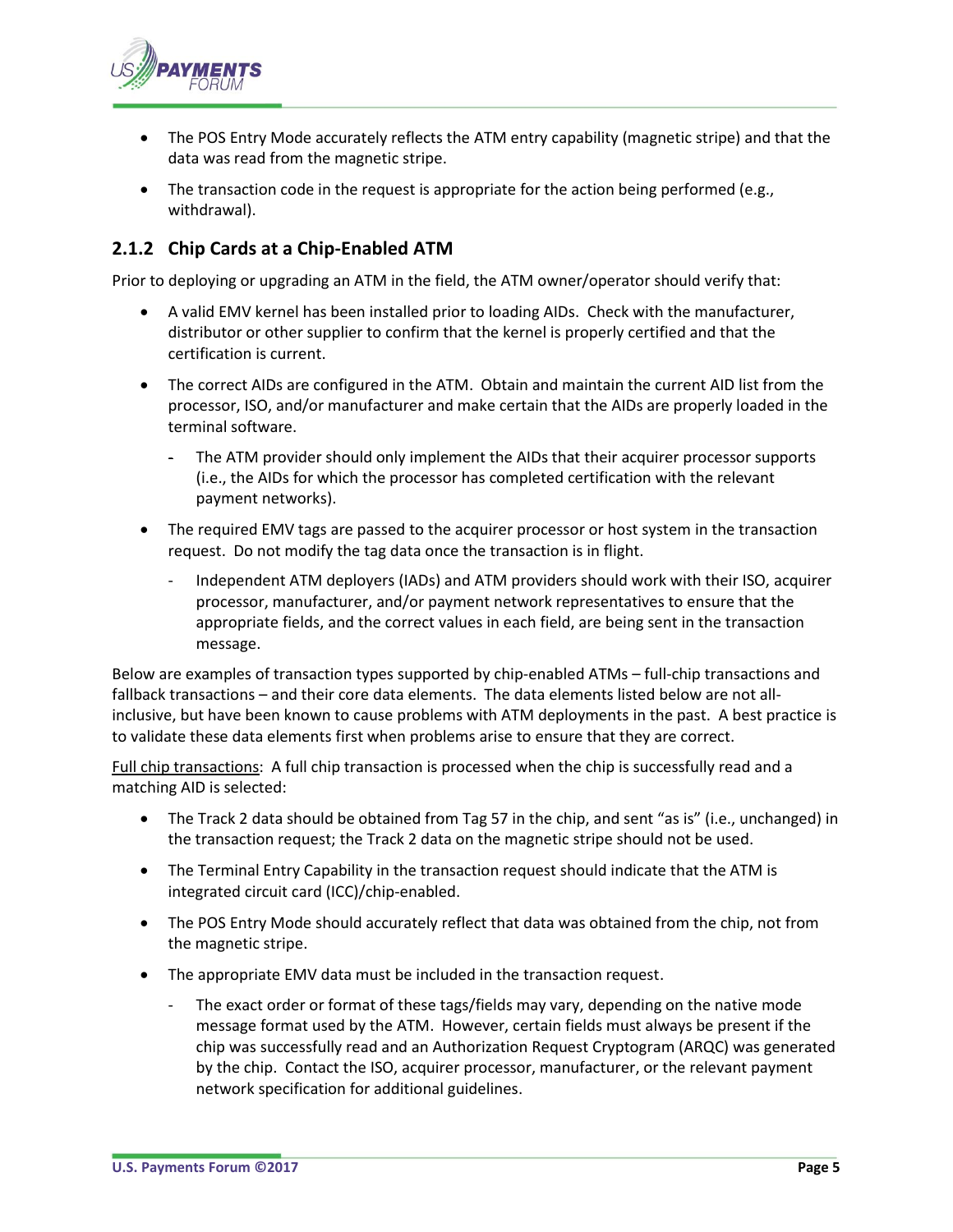

Fallback transactions: Fallback occurs when a transaction is processed on a chip-enabled ATM, with a chip card, but uses magnetic stripe data. Please refer to individual network rules and specifications for proper handling of these transactions.

- Fallback can be caused for many reasons, including but not limited to: chip card readers not functioning properly; a damaged/malfunctioning chip on a card; and attempted fraud. Additionally, databases in the transaction flow – at a switch, a processor, or an acquirer, for example – may have incorrect Terminal Entry Capability settings that may cause fallback.
	- The Track 2 data should be obtained from the magnetic stripe and sent "as is" (i.e., unchanged) in the transaction request, and the transaction message should reflect that the Track 2 data was obtained from the magnetic stripe, not from the chip.
	- The Terminal Entry Capability data in the transaction request should indicate that the ATM is ICC/chip-enabled.
	- The POS Entry Mode should indicate how the transaction was processed, either chip or magnetic stripe.
	- **Note:** Although an unsupported AID would result in a magnetic stripe transaction, an ATM may incorrectly process this transaction as fallback. Transactions with unsupported AIDs are not valid fallback transactions under payment network EMV specifications.<sup>3</sup>

ATM fallback transactions are typically monitored by the payment networks, and excessive fallback rates may lead to penalties if not corrected. Consult with the processor about the fallback thresholds that have been put in place by the networks and the potential consequences of excessive fallback. Be aware of the policies and how/when excessive fallback notifications occur.

## <span id="page-5-0"></span>**2.2 Monitoring Transaction Activity**

In order to gauge the success of the EMV rollout to the ATM fleet, reliable reporting capabilities are important. Prior to implementing EMV, establish a baseline of the current transaction volume so that statistics are available for what is "typical" for a particular ATM (e.g., typical decline rate).

Establish performance thresholds, including:

- Approval/decline rates
- Fallback rates (including approved/declined)
- Percentage of transactions by AID and/or network
- Chip vs. magnetic stripe cards used

Being proactive about reporting will provide critical assistance when problems arise. Don't wait for chargebacks to start rolling in. Look for unusual patterns – for example, low approval rates, excessive fallback – as part of regular reporting.

l

 $3$  A non-supported AID does not always equate to fallback. For more extensive information regarding fallback, please see the ATM Working Committee white paper, "Implementing EMV at the ATM: Requirements and [Recommendations for the U.S. ATM Community](http://www.uspaymentsforum.org/emv-migration-forum-releases-comprehensive-guide-for-implementing-emv-chip-technology-at-the-atm/)" or the U.S. Payments Forum white paper, "EMV [Implementation Guidance: Fallback Transactions.](http://www.uspaymentsforum.org/emv-implementation-guidance-fallback-transactions/)"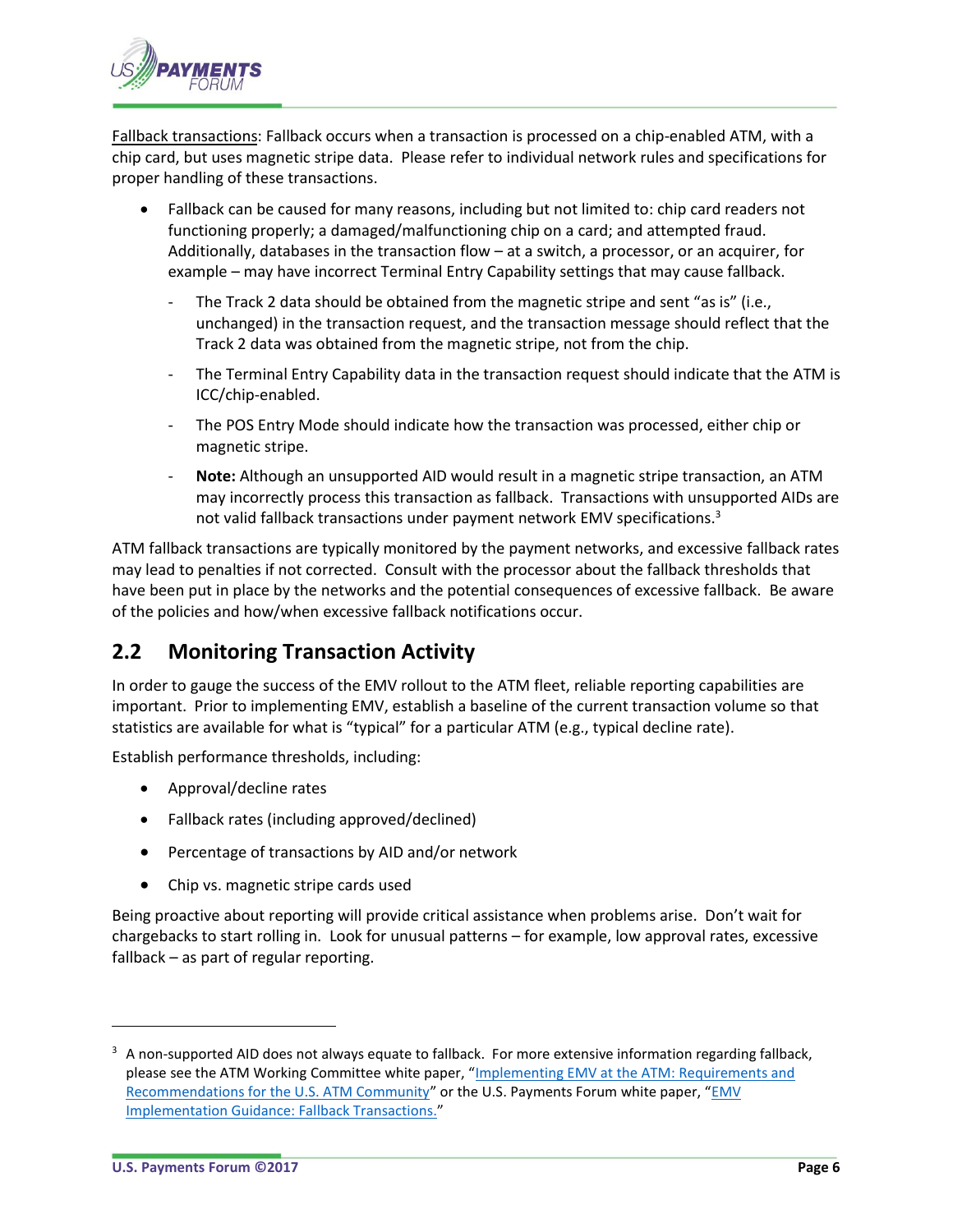

After implementing EMV, thresholds and reporting may need to be modified. Establish a baseline post-EMV implementation so it is clear if performance is improving or getting worse.

Acquirer processors may already be doing this level of monitoring. IADs should check with their ISO or processor to see what monitoring and reporting are performed and available for their ATMs, and what the data and codes indicate. As with the fallback policies mentioned above, it is important to be familiar with the policies and procedures regarding problematic ATM transactions. When will the processor notify the IAD of a potential problem or trend? Will the processor take action before penalties are assessed by the network?

## <span id="page-6-0"></span>**2.3 Additional Recommendations**

The following are additional best practices for ATM owners/operators to prevent problems:

- Add periodic cleaning of the chip card reader to the regular maintenance schedule.
- Encourage cardholders, landlords and store personnel to report anything unusual that they or their customers may experience at the ATM.
- Understand what an issuer can charge back, and what is out of scope, for the counterfeit liability shift (e.g., ineligible transactions).
- Review the chargeback process and scope for each payment network supported.
- Be familiar with the entire transaction path once the transaction leaves the ATM. Every switch, processor, acquirer, and payment network is a potential point of failure. Many processors have routing agreements in place that could potentially send one transaction from the ATM down a different path than the next transaction from the same device. Being familiar with these aspects of ATM transaction routing can greatly reduce the time to resolve problems.
- Monitor "Reg E" activity for any unusual trends.

# <span id="page-6-1"></span>**3. Troubleshooting Tips**

This section shares common troubleshooting tips used by other providers/deployers in previous EMV deployments on ATMs.

#### <span id="page-6-2"></span>**3.1 Determine the Scope of the Problem**

When there is an issue, first try to determine the scope of the problem. Some questions to ask include:

- Is the hardware certified to support EMV?
- Is the ATM processing any chip transactions at all?
- Are problems occurring only at a specific ATM, or across multiple ATMs?
	- $\circ$  If at a specific ATM, is the problem happening on all transactions, or is it sporadic?
	- $\circ$  If at multiple ATMs, do they have anything in common (e.g., common kernel, card reader)?
- Are problems occurring only with cards having a specific BIN (i.e., from a particular issuer)?
- Are problems occurring when a specific network is involved, or with all networks?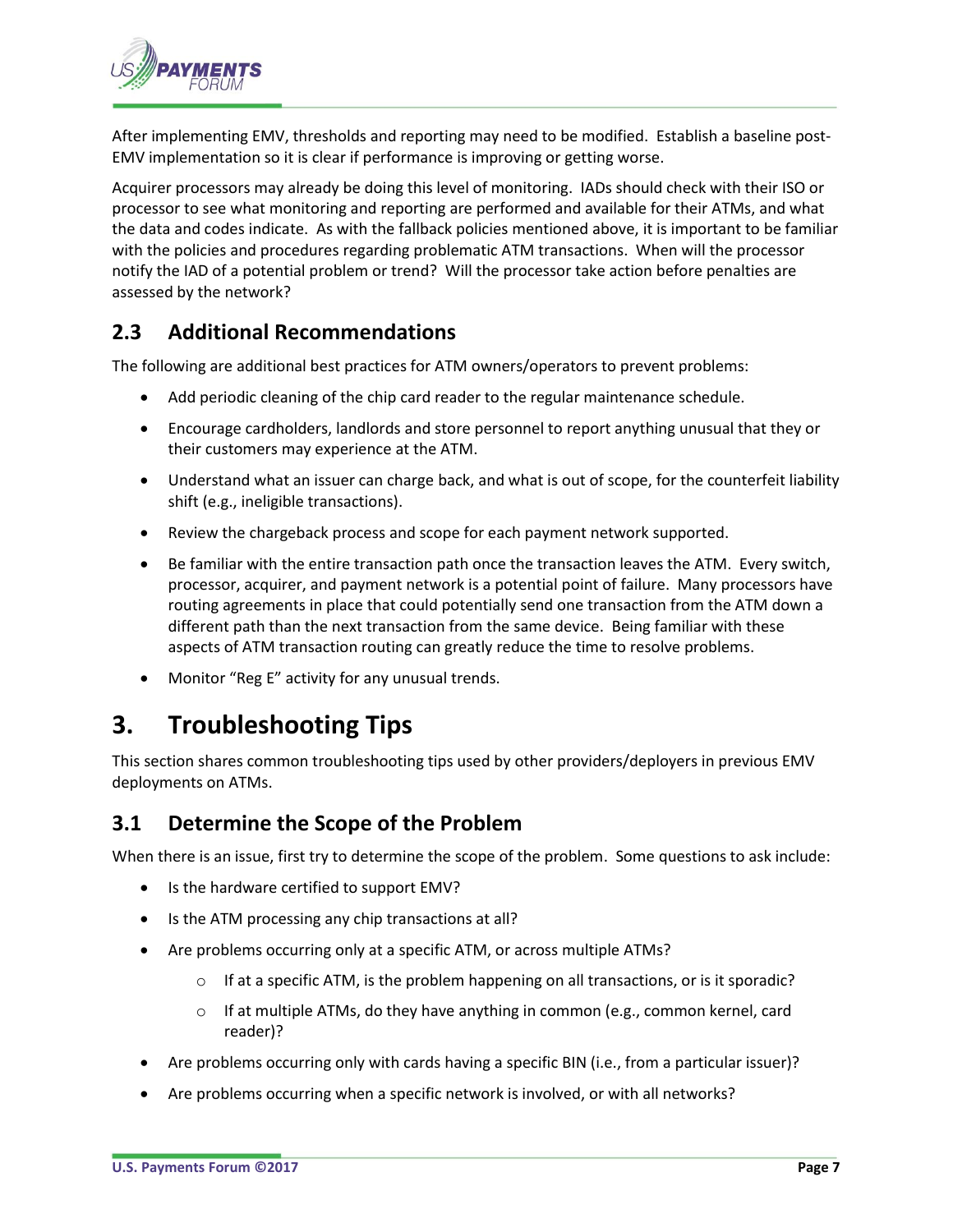

Are problems occurring when a specific AID is involved, or with all AIDs?

The cause of the problem, and the appropriate solution, will vary depending on the answers to these questions.

## <span id="page-7-0"></span>**3.2 Watch for Possible Problem Scenarios**

This section reviews several problem scenarios that may be seen.

#### <span id="page-7-1"></span>**3.2.1 All Transactions Are Being Sent as Fallback**

An ATM owner/operator may discover that all transactions initiated by any chip card (not just certain cards or certain BINs) at a specific ATM are being sent as fallback.

- *Potential cause*: Chips are not being read at the ATM because the card reader contacts require servicing.
	- *Solution*: Dispatch hardware vendor to service or replace card reader.
- *Potential cause*: There are data integrity issues. When the transaction reaches the payment network, an incorrect value (e.g., POS Entry Mode, Terminal Entry Capability) is included in the message.
	- *Solution*: Ensure data integrity across all potential points of failure (e.g., card reader, switch, processor) as discussed earlier in this document.
- *Potential cause*: The ATM is not configured properly or the wrong software version is in use.
	- *Solution*: Consult the manufacturer and acquirer processor or ISO

#### <span id="page-7-2"></span>**3.2.2 Declined Transactions**

A declined transaction does not automatically mean that there is an EMV-related issue. A transaction could be declined for valid reasons (such as insufficient funds or lost/stolen card). These response codes were used pre-EMV and will continue to be valid even after implementing EMV. Troubleshooting and resolving these issues, regardless of the type of card or the ATM capability, should be "business as usual."

#### <span id="page-7-3"></span>**3.2.3 Issuer Declines for an EMV-Related Reason**

Some common EMV-related reasons for an issuer declining a chip transaction are described below.

- The online ARQC is invalid or chip validation fails. These failures occur for a variety of reasons, including:
	- Key-related issue: Keys or key-related data from the card and in the issuer's hardware security module (HSM) do not match. Alternatively, the card issuer may have a "stand-in" arrangement with a payment network (where the network will approve or decline a transaction on behalf of the issuer if the issuer host is unavailable) and the payment network may have incorrect keys loaded for the issuer.
		- *Resolution*: This is a card issue, not an ATM hardware issue; the ATM provider cannot resolve this problem. The customer should be advised to consult with the card issuer.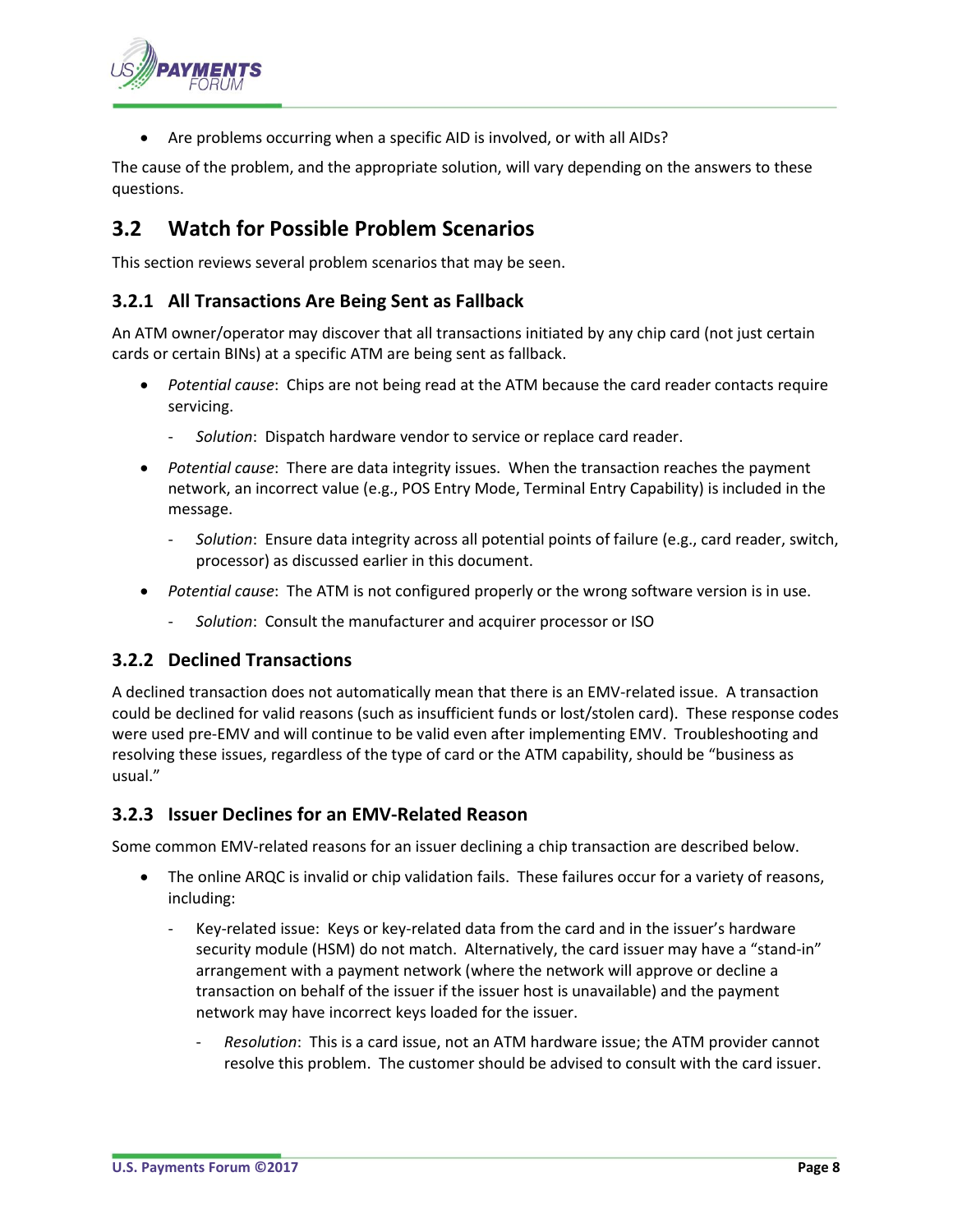

- Data integrity issue: All fields required to validate the ARQC were not sent to the issuer (or were dropped before they reached the issuer), so that the issuer did not have the information necessary to validate the ARQC.
	- *Resolution*: Ensure that the card reader is reading the chip correctly and including all chip data in the transaction. If that is verified, work with the acquirer processor or payment network to determine where the chip data was dropped and why. Once a cryptogram is generated, it should not be altered ("stepped on") in any way, by any entity, in the transaction path.
- The issuer did not receive an ARQC, but based on the data in the transaction, they expected one. This failure could be due to any number of reasons, including:
	- Data integrity issue. For example, the combination of the service code in the Track 2 data, the POS Entry Mode, and the Terminal Entry Capability indicator were not logical, or conflicted with other data in the transaction request.
		- *Resolution*: Ensure data integrity as discussed earlier in this document.
	- Missing chip data. A network or other entity in the transaction path dropped the chip data, so it did not reach the issuer. This may occur if an entity in the transaction path is not EMVenabled.
		- *Resolution*: Work with the acquirer processor or payment network to determine where the chip data was dropped and why.
- The transaction proceeds as technical fallback (a.k.a. "fallback"). Declines by issuers will be dependent on several factors, including: cardholder's transaction history; issuer's risk tolerance; ability to determine if the transaction is a true fallback. Depending on the payment network, these declines may/may not have a specific indicator.
	- *Resolution*: Ensure data integrity as discussed earlier in this document
- The transaction uses an unsupported AID. In this scenario, a chip card is presented at a chipenabled ATM, but the ATM provider has chosen not to support a specific AID. A magnetic stripe transaction will be created. Based on the data in the transaction request, the issuer is unlikely to be able to differentiate between this scenario and a true fallback scenario; therefore, the issuer may decline the transaction.
	- *Resolution*: If reporting indicates an increase in declined transactions for an unsupported AID, work with the processor, network provider and ATM manufacturer to add the AID at the ATM.
- An invalid routing path is used for the selected AID. U.S. Common Debit AIDs can be routed through any network, while proprietary AIDs may have routing restrictions depending on network routing tables. Transactions that have restricted routing paths may be declined if routed to an unsupported network.
	- *Resolution*: Work with the processor and acquiring network to validate the routing path of the AID being declined.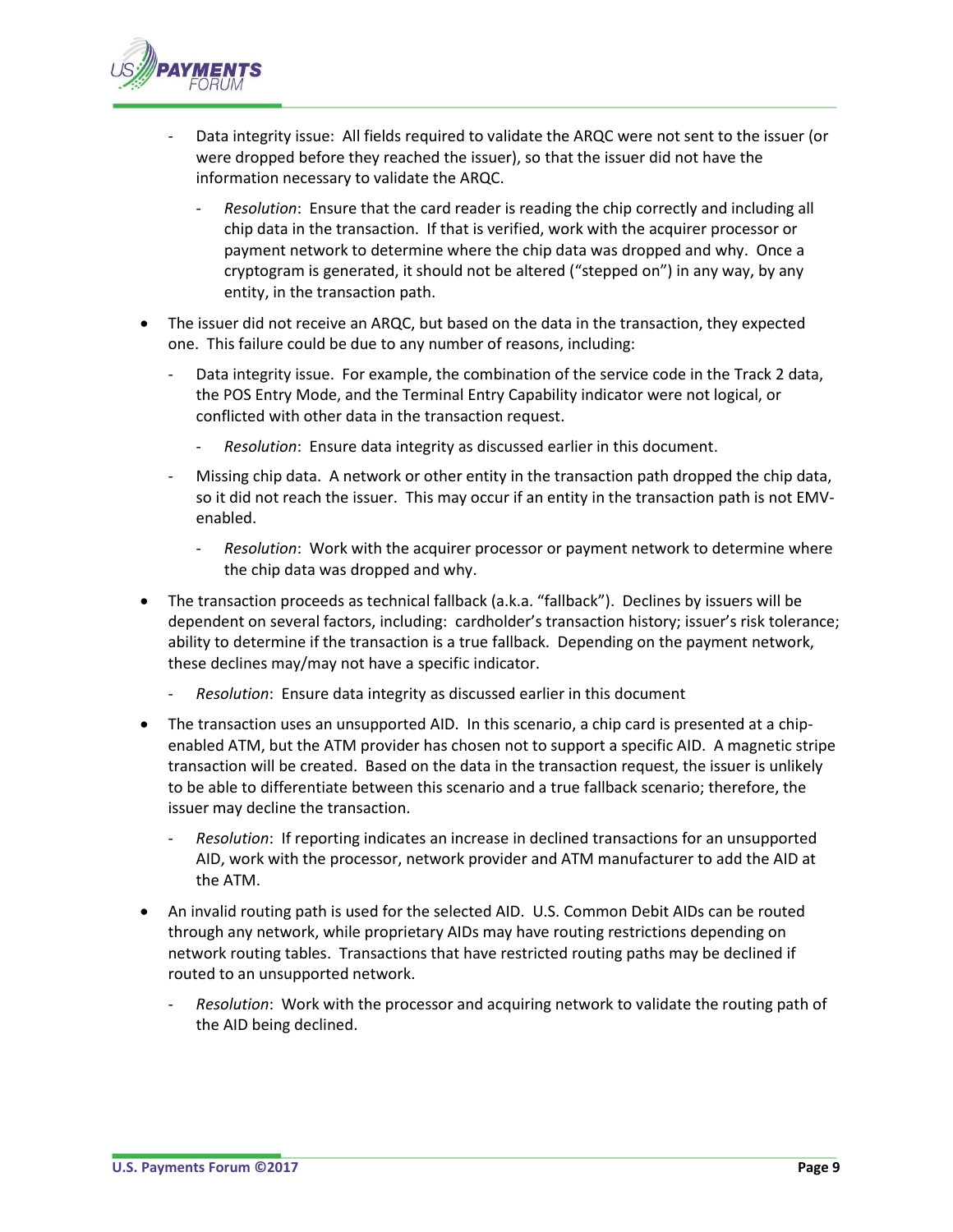

#### <span id="page-9-0"></span>**3.2.4 EMV Chip Transaction Reversal**

Once a financial transaction request has been sent, if the transaction cannot be completed, a reversal should be sent to ensure the cardholder's balance is not improperly debited. There are currently no new reversal scenarios as a result of EMV that should be controlled or instigated by the ATM itself.

#### <span id="page-9-1"></span>**3.3 Helpful Tips**

The following are additional tips to help in determining the root cause of a problem.

- Gather ATM journals/logs and enable extra EMV data logging if available.
- Gather message traces (i.e., message from ATM to acquirer processor or host system). A financial institution will have additional trace data/logs available – such as device handler, authorization, and network interface logs – which may show the message coming into the host and/or the message from the financial institution to the network.
- Develop a good working relationship with the ISO and/or acquirer processor. Know who to contact for assistance with transaction problems.
- Work with the ISO, acquirer processor and/or manufacturer to determine the cause of the problem, since only limited information may be available to the ATM owner/operator. Work with the relevant payment network to analyze and resolve issues whenever possible.
- Train staff so that they are familiar with the format of an EMV/chip transaction and understand the combinations of data that are valid and invalid; staff should also be able to interpret EMV tag data.
- Determine how the transaction was routed. Remember that even transactions from the same ATM may not travel the same path during authorization.
- Work with the relevant payment network to analyze and resolve issues.

#### <span id="page-9-2"></span>**3.4 Helpful Resources**

The U.S. Payments Forum has published several helpful resources to assist ATM owners and operators with EMV implementation. All resources are available on the U.S. Payments Forum web site at [http://www.uspaymentsforum.org](http://www.uspaymentsforum.org/)

- "[Implementing EMV at the ATM: Requirements and Recommendations for the U.S. ATM](http://www.emv-connection.com/implementing-emv-at-the-atm-requirements-and-recommendations-for-the-u-s-atm-community/)  [Community](http://www.emv-connection.com/implementing-emv-at-the-atm-requirements-and-recommendations-for-the-u-s-atm-community/)" white paper
- "[Implementing EMV at the ATM](http://www.emv-connection.com/implementing-emv-at-the-atm-webinar/)" webinar
- "[Implementing EMV in the U.S.: How the U.S. Common Debit AIDs Facilitate Debit Transaction](http://www.emv-connection.com/implementing-emv-in-the-u-s-how-the-u-s-common-debit-aids-facilitate-debit-transaction-routing-and-ensure-durbin-compliance/)  [Routing and Ensure Durbin Compliance](http://www.emv-connection.com/implementing-emv-in-the-u-s-how-the-u-s-common-debit-aids-facilitate-debit-transaction-routing-and-ensure-durbin-compliance/)" video recording
- "[Minimum EMV Chip Card and Terminal Requirements](http://www.emv-connection.com/minimum-emv-chip-card-and-terminal-requirements-u-s/)  U.S." resource
- "[Understanding the U.S. EMV Fraud Liability Shifts](http://www.emv-connection.com/understanding-the-u-s-emv-fraud-liability-shifts/)" white paper
- [GoChipCard.com](http://www.gochipcard.com/) web site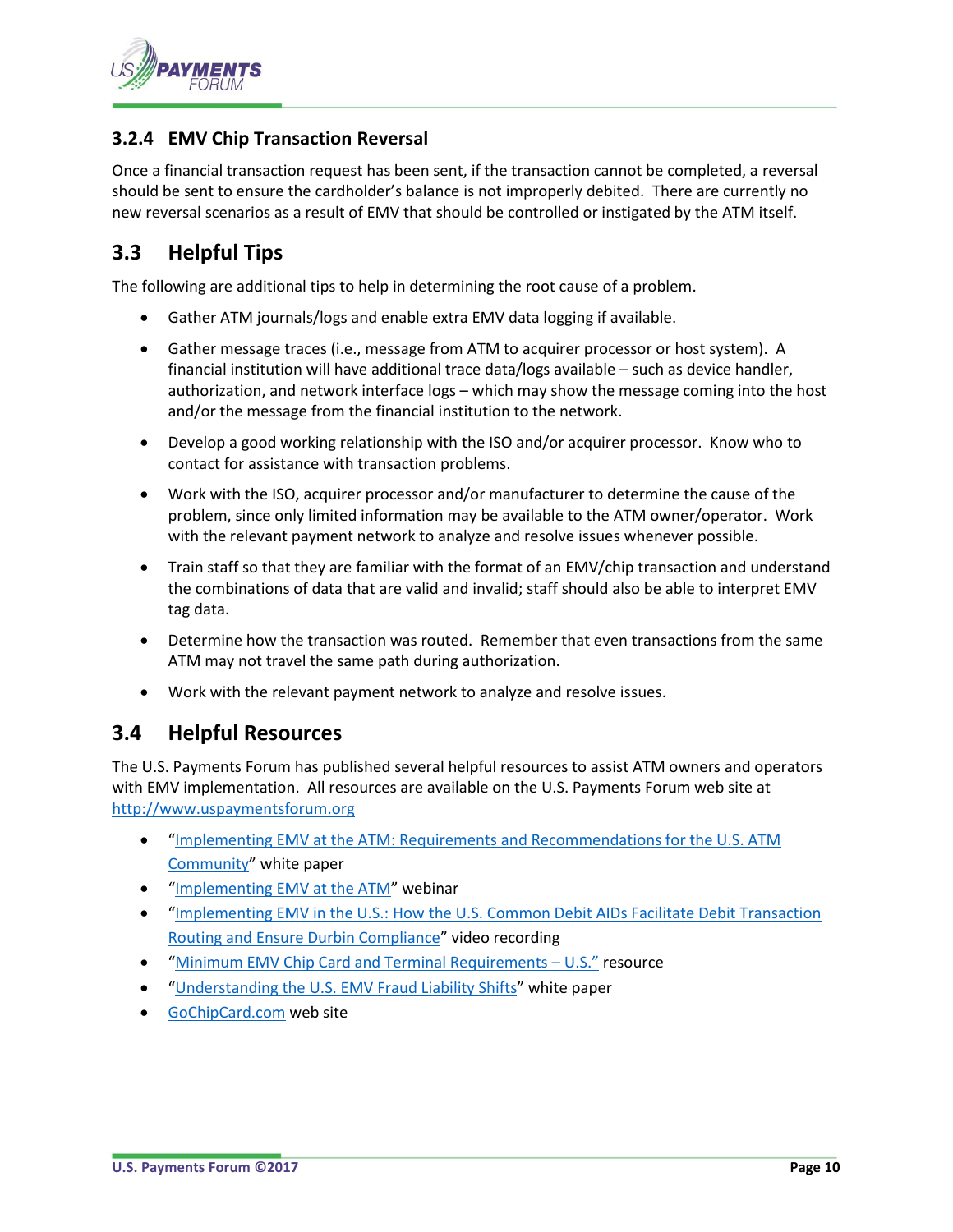

## <span id="page-10-0"></span>**4. Legal Notice**

While great effort has been made to ensure that the information in this document is accurate and current, this information does not constitute legal advice and should not be relied on for any purpose, whether legal, statutory, regulatory, contractual or otherwise. All warranties of any kind are disclaimed, including all warranties relating to or arising in connection with the use of or reliance on the information set forth herein. Any person that uses or otherwise relies in any manner on the information set forth herein does so at his or her sole risk.

Without limiting the foregoing, it is important to note that the information provided in this document is intended only to provide readers with an overview of challenges and issues that its contributors have encountered or believe are likely in connection with implementing EMV at the ATM. Each implementation is different, this document is not intended to be exhaustive, and applicable rules, processing, liability and/or results may impact or be impacted by specific facts or circumstances.

Additionally, each payment network determines its own rules, requirements, policies and procedures, all of which are subject to change.

ATM owners, ATM operators and others implementing EMV chip technology in the U.S. are therefore strongly encouraged to consult with all applicable stakeholders regarding their specific implementation plans and associated rules, requirements, policies and procedures for transaction processing, including but not limited to their respective payment networks, testing and certification entities, and state and local requirements.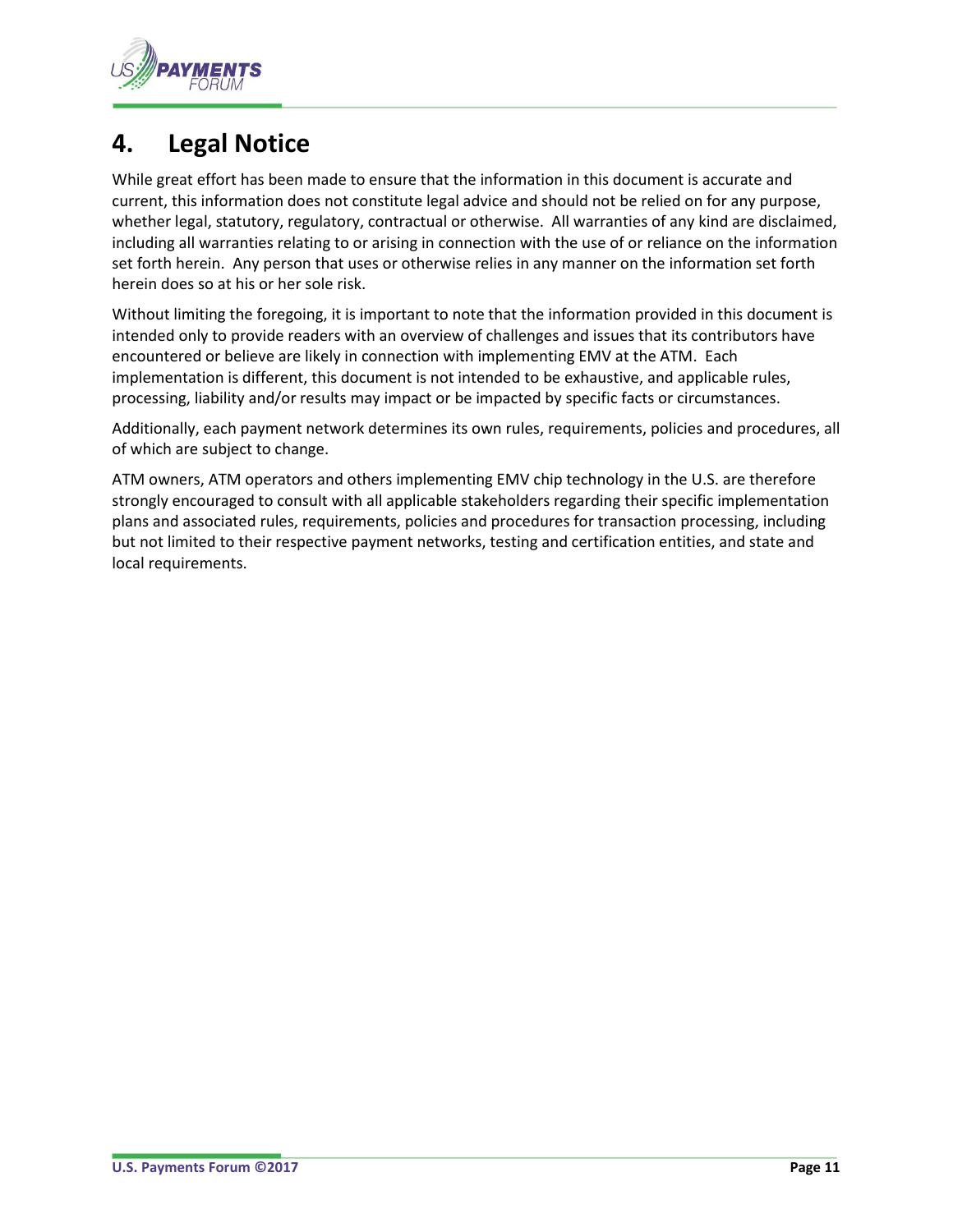

# <span id="page-11-0"></span>**5. Appendix 1: Application Selection**

Application selection is the process defined in the EMV specifications for a terminal and a chip card to determine if they support any of the same chip applications, and if they do, to agree on which application to use for the current transaction.<sup>4</sup> Application selection is important for several reasons.

- Some applications are suited to ATM, some to the retail point of sale (POS), some to debit, and some to credit. If the card supports multiple applications, different parameters and values may be used for each application. The ATM must use the right information for the transaction being initiated to ensure correct processing.
- Although the global payment network applications support the same basic set of EMV tags (i.e., use the same tag name, tag ID, length, and format), a specific payment network chip specification may also support proprietary EMV tags. For example, a Mastercard application may support a Mastercard-specific EMV tag.
- The format of some EMV tags can vary, depending on the payment network chip specification (e.g., Mastercard M/Chip, Visa VSDC, American Express AEIPS, Discover D-PAS) and the associated application. For the most part, the ATM will simply be transmitting EMV data items to the acquirer for subsequent transmission to the issuer, but particular chip specifications may require the ATM to interpret the data from the chip.
- The ATM owner will be affiliated with some payment networks, but may not be affiliated with others. If the card supports an American Express application, for example, but the ATM does not, then the ATM cannot use the data associated with the American Express application for the transaction. The same is true for all payment networks. This is similar to a magnetic stripe transaction, in that if the acquirer is not authorized to accept American Express cards, the transaction cannot be processed if the magnetic stripe card only supports American Express.

Configuring the ATM to support EMV includes building a list of chip applications (AIDs) that the ATM will support and including that list in the device configuration.

As part of the ATM's EMV configuration, the Application Selection Indicator (ASI) value should be set. This field indicates whether the AID stored in the terminal must be the same length and value as the AID returned by the chip (meaning that only one match can be found for any payment network), or if the terminal can attempt to match by partial AID. It is strongly recommended by the U.S. Payments Forum, and may be required by some payment networks, to always support partial AID selection since this is the only way to support multiple occurrences of applications.

When the chip has been activated, the terminal will build a candidate list, which is a list of all the AIDs that both the terminal and the chip support, and the priority of each. Per EMV specifications<sup>5</sup>, two methods can be used by a terminal to build the candidate list: Payment System Environment (PSE) and Explicit Selection.

l

<sup>4</sup> EMV Integrated Circuit Card Specifications for Payment Systems, Version 4.3 (November 2011), Book 1, Section 12

<sup>&</sup>lt;sup>5</sup> EMV Integrated Circuit Card Specifications for Payment Systems, Version 4.3 (November 2011), Book 1, Section 12.3